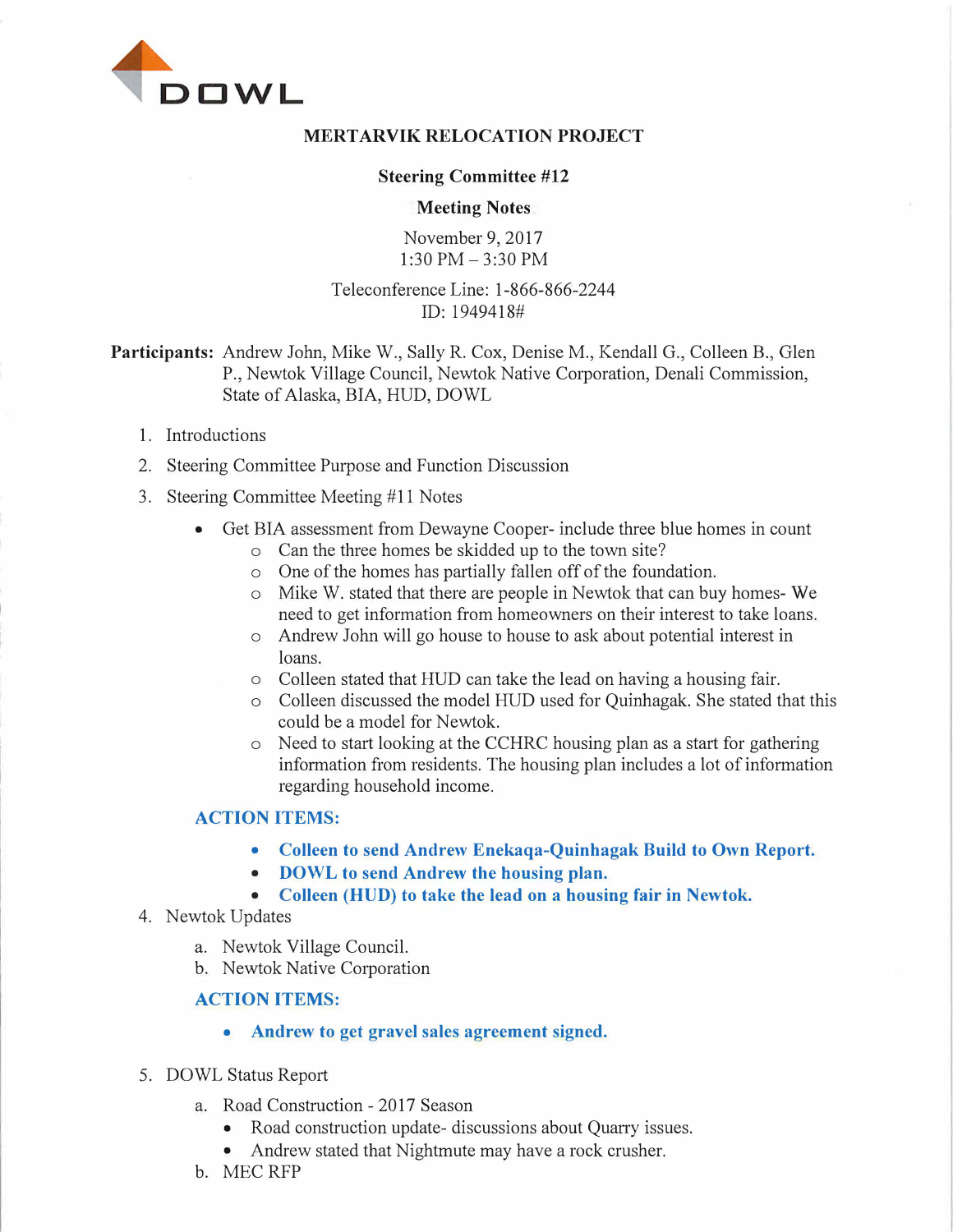

- MEC cost estimate is \$2.3 million.
- DOWL will be bidding as base with an option to include the MEP.
- Randy, asked Colleen if HUD \$ can be used for the shell rather than the MEP. o Colleen said possible, will talk about it in more detail. Need to be careful about changing scope of work.
- Discussion about accessing the \$800,000 USACE PPA and the importance of getting these funds in order to have the MEC built and ready to provide space for the school.

## **ACTION ITEMS:**

- **DOWL** to check with USASCE on status of PPA
- **Sally or a steering committee member to request that the Governor or someone at an executive level put pressure on congressional delegation to**  get PPA signed
- c. Barracks Executive Summary (attached)
	- Need NVC's blessing on barracks
	- Can get prep work done in 2018. Load up on first barge 2019- 13 4 bedroom houses

## 6. Agency Reports

- a. State of Alaska
	- 1. Sally discussed the next NPG meeting and stated that she would like to schedule another meeting with the NPG, but would like it to be more focused on solutions.
	- ii. The group discussed having the meeting towards BIA providers.
	- iii. Sally discussed creating a new website to update the public on the project. This will be in addition to the existing website.

## **ACTION ITEMS**

- **iv. Sally will develop a proposed agenda/framework for the meeting that will provide NVC with a good idea on what the next meeting would be like.**
- **v. Adison asked about notes from table top exercise for the Master Implementation Plan- Don and Sally will provide to DOWL**
- **vi. Sally will reach out to DOWL to get information for the website.**
- b. Denali Commission
	- Denali Com gave an update on additional funding that will be provided to NVC for housing. Denali Commission will focus investments on the barracks \$1 million for power, \$1.5 million for housing

## **ACTION ITEMS**

- **DOWL will work with NVC to get resolution supporting the Barracks.**
- C. HUD

Colleen reported out on the ICDGB grant, and let the group know that the debrief on the unsuccessful grant will be provided, and is important in order to be successful on the next round of funding.